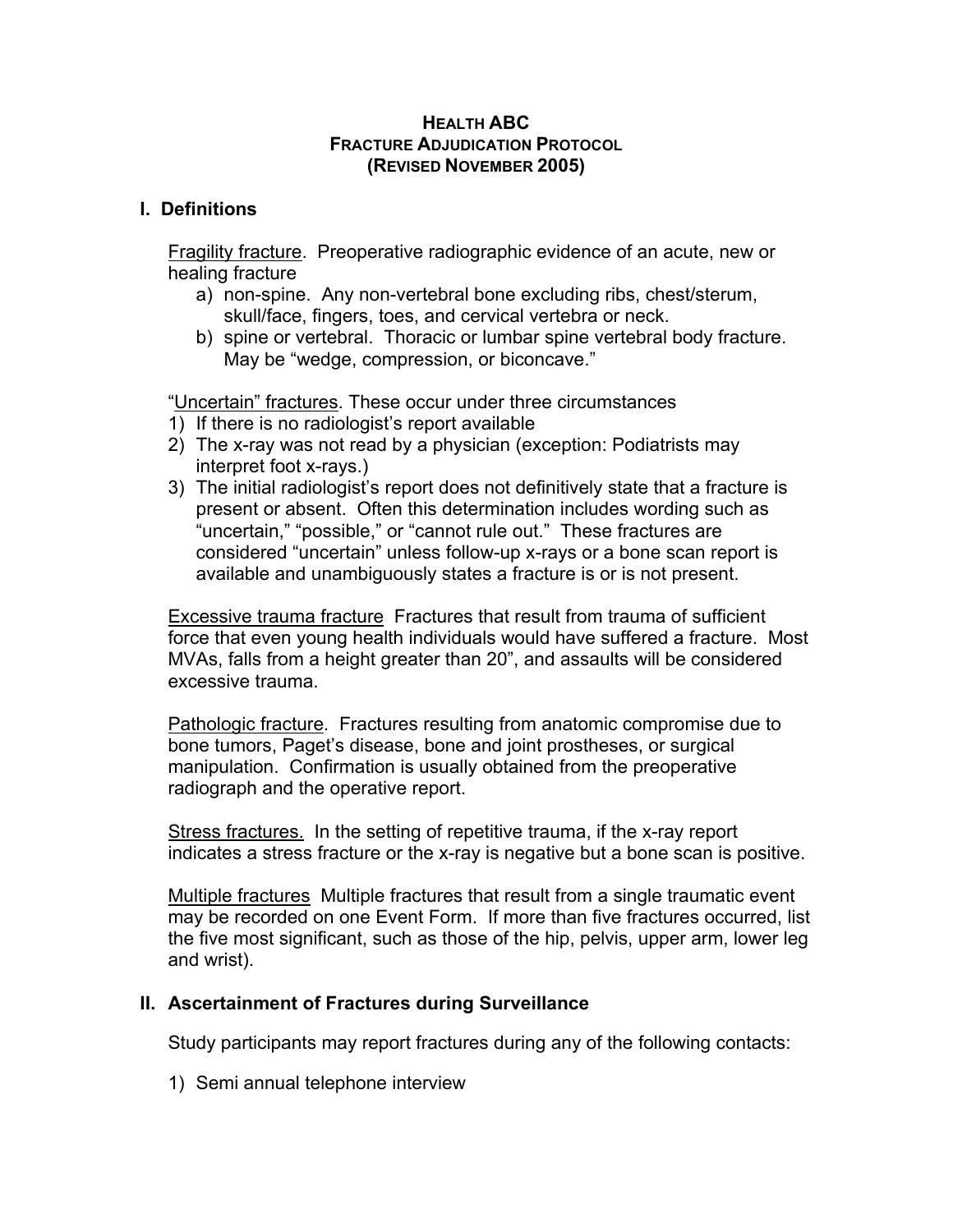- 2) Annual clinic visit
- 3) Scheduling of annual clinic visits
- 4) Proxy, spouse, relative, or friends contact field center to report hospitalization
- 5) Hospital medical records from later event indicate a fracture event occurred.
- 6) HCFA tape review
- 7) Obituary or during investigation of death

If a participant reports a fracture at any of these times, it is important to determine the details of the fracture and to obtain the information necessary for requesting documentation needed for fracture adjudication.

Fractures can also be reported by proxy respondents and other informants, by contacts with health care professionals and others when attempting to trace participants who have missed regular follow-up contacts, and from hospital discharge records and death certificates of participants who have died. Documentation and adjudication of these fractures should proceed as outlined below, to the extent possible.

#### **III. Health ABC Data Collection Forms to be Completed by Examiners and Events Coordinators (or their designates) at the Field Centers**

- 1) Data collection forms required for all eligible fractures (excludes ribs, chest/sternum, skull/face, fingers, toes, and cervical vertebra or neck)
	- a. Health ABC Event Form
	- b. Fracture Adjudication Report
- 2) If fracture diagnosis made during a hospitalization, also complete
	- a. Discharge Abstract Form
	- b. Local Adjudication Report
- 3) If fracture diagnosis resulted in death or was discovered at autopsy, also complete:
	- a. Report of Death
	- b. Final Death Adjudication Report (at central adjudication)
	- c. Decedent Proxy Interview
	- d. Informant Interview for Out-of-Hospital Deaths (if appropriate)

#### **IV. Documentation to be Requested for Fractures by Events Coordinator (or their designates)**

Obtain the participant's written consent to request medical records, if not previously obtained. In some areas, a blanket consent good for an indefinite or a fixed period of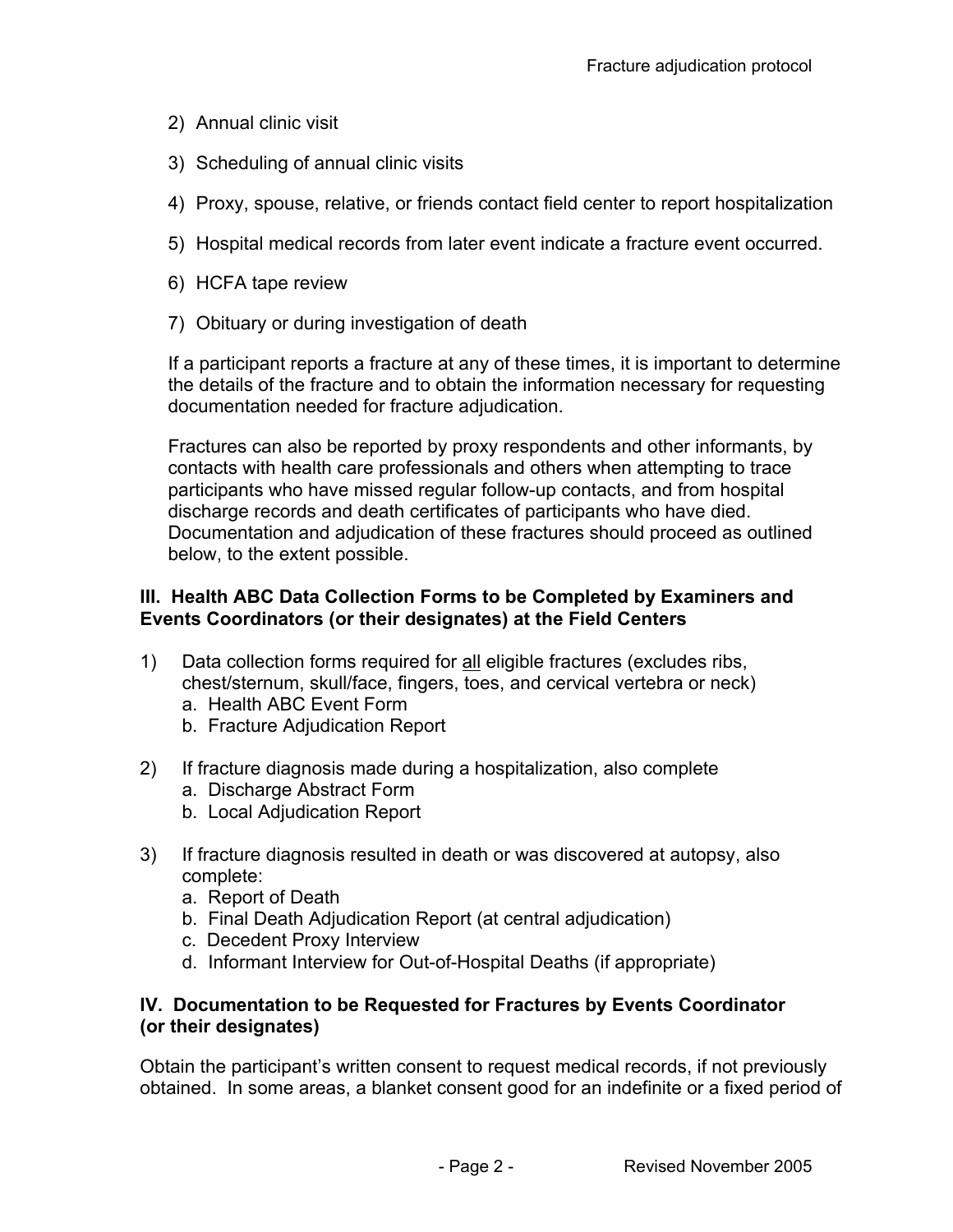time can be obtained during clinic visits. In others, a new consent may have to be obtained for each fracture.

Send a written request for documentation of the reported fracture. It may be most efficient to first call or write the facility where the x-ray was taken to find out where a copy of the x-ray report can be obtained.

- Non-spine fractures, obtain a copy of the radiologist's report establishing the initial diagnosis of fracture for all fractures and possible fractures treated during the encounter with the patient. If multiple skeletal sites were x-rayed at one visit, these will usually be included in a single report by the radiologist.
- For vertebral fractures, obtain a radiologist's report that documents the fracture. Ask specifically for reports of any lateral spine x-rays that were taken for this vertebral fracture. However, sometimes the only films available are chest x-rays or plain abdomen films (KUB), which may indicate that the vertebral fracture was diagnosed incidentally from an x-ray taken for another purpose.

If a radiologist's report is not available from the recipient of the written request, ask for the address of the provider where a copy of the radiologist's report can be obtained. If the provider says that they did not treat the participant for a possible fracture during the period in question, recontact the participant and clarify the dates, physician, and facility that treated the reported fracture.

## **V. Procedures**

Once a fracture is identified in a Health ABC participant, the following protocol should be followed:

- 1) An Event Form is completed by examiner or Event Coordinator at the local field center once notified of the fracture. Check the appropriate box under "Section II: Cancer, Fracture, and Pneumonia." Record the specific bone that was fractured. If multiple bones were fractured during the same traumatic event, record up to 5 of the most significant fractures.
- 2) Indicate if the fractures resulted from excessive trauma as defined above.
- 3) The completed Event Form scanned into data system.
- 4) A copy of the Event Form is forwarded to the Event Coordinator at the local field center.
- 5) The Event Coordinator enters tracking information into the web-based D and D tracking system.
- 6) Event Coordinator requests:
	- a. radiology reports
	- b. fracture-specific documentation (refer to Section IV.5 above)
- 7) The Event Coordinator notes first request for documentation in the D and D tracking system.
- 8) If necessary, the Event Coordinator makes second request for documentation.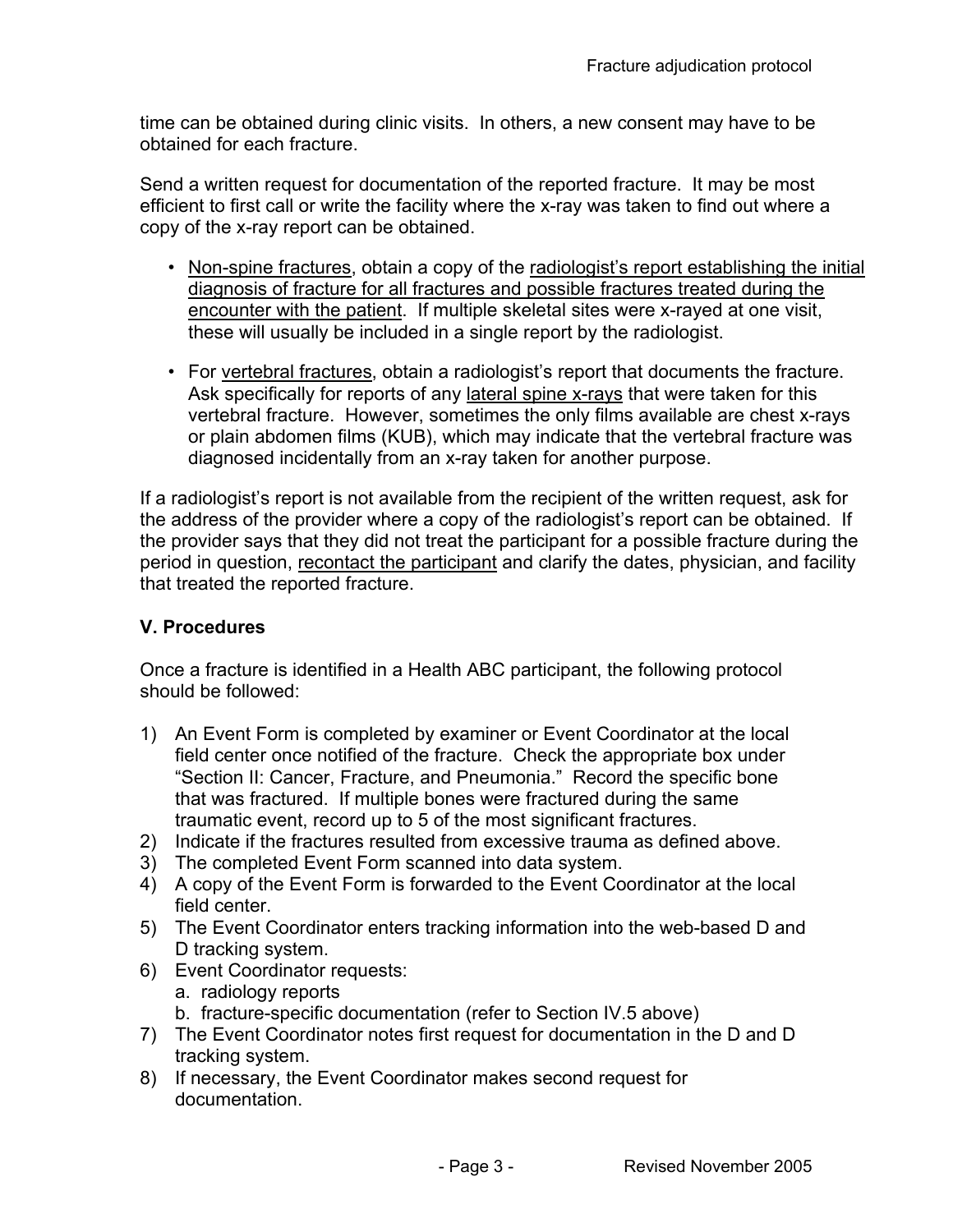- 9) The Event Coordinator notes second (and all additional) requests for documentation in the D and D tracking system.
- 10) All documentation received is noted in the D and D tracking system.
- 11) If hospitalized, complete Discharge Abstract Form and Local Adjudication Report.
- 12) Once all documentation is received, the Fracture Adjudication Report is completed.
- 13) Event Coordinator notes the date the event packet is completed (documentation received and all appropriate data collection forms filled out) in the D and D tracking system.

# **VI. Completing the Fracture Adjudication Report**

Question #1: Record the Health ABC Event Form reference number from the lower left-hand corner of the Event Form.

Question #2: Record the date that the fracture occurred. Typically, this will be the date of known trauma. If no known event resulted in the fracture, use the date of the x-ray. If diagnosis made at autopsy, the date of death is used. Note that these dates may simply be the best guess of the person reporting the event.

Question #3: Record if the needed reports are attached, and if not, indicate if other records are attached.

Question #4: Mark one fracture site per form. Multiple fractures may require up to five forms. If more that five fractures occurred from a single traumatic event, pick the five most significant (e.g., hip, arm, leg, pelvis, spine, etc.)

Question #5: Indicate the side of the fracture if applicable.

Question #6: After review of the supporting documents, indicate the fracture is confirmed, not confirmed, or uncertain.

Question #7: Indicated the type of fracture according to the definitions above. Excessive trauma will be noted on the Event Form.

Question #8: Mark the one box that best describes the criteria used to adjudicate the fracture.

## **VII. Decision rules**

- 1) MRI or CT reports are acceptable alternatives to x-ray reports. Abnormal bone scans reports are not sufficient to document fracture.
- 2) All radiographic vertebral fractures should be considered new unless the x-ray report states that comparison films are available and no new fracture is present.